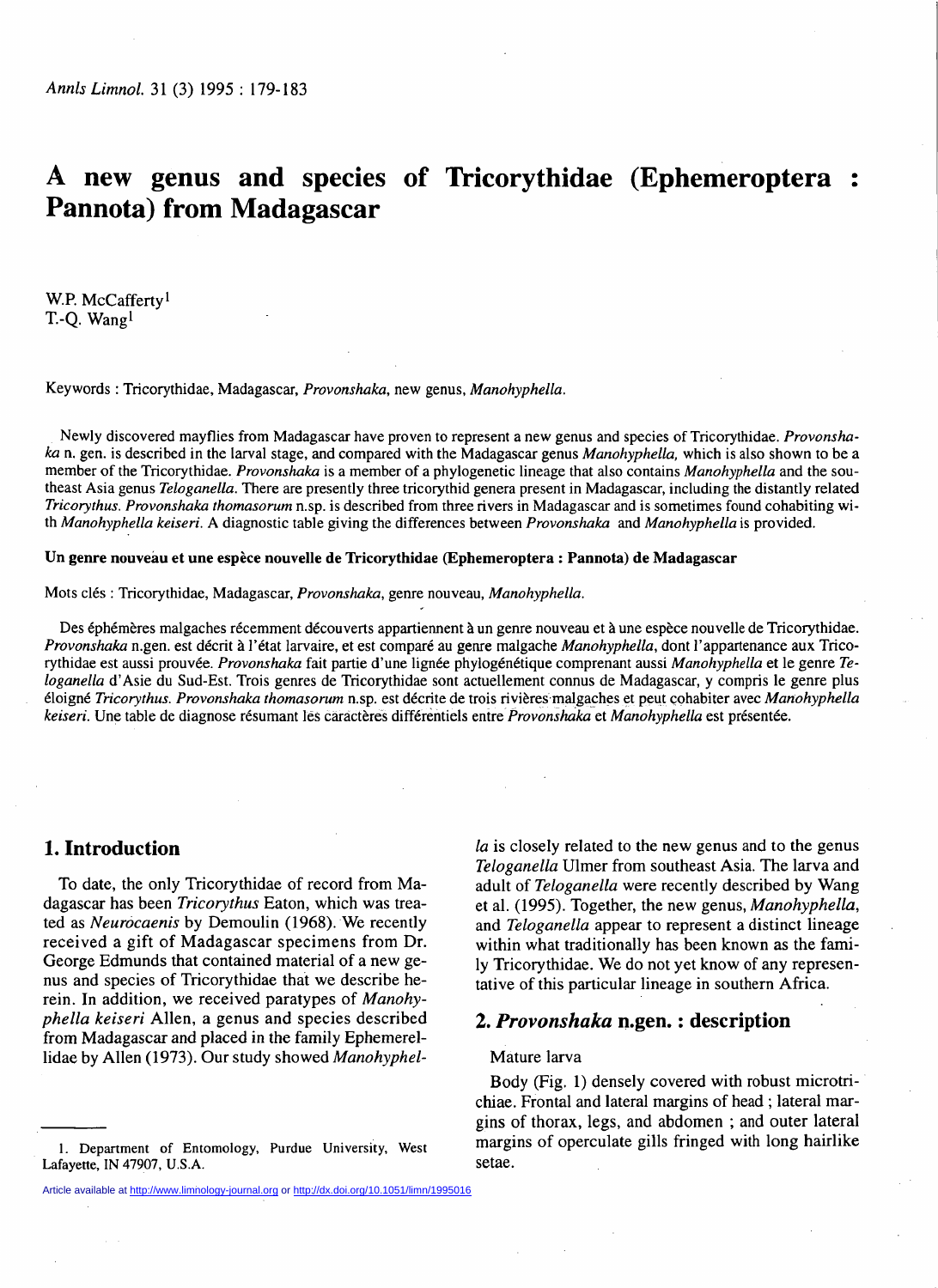

**Fig. 1. Dorsal view of** *Provonshaka thomasorum* **n.gen., n.sp. : larva holotype. Fig. 1.** *Provonshaka thomasorum* **n.gen., n.sp. : larve holotype en vue dorsale.** 

 $\bar{z}$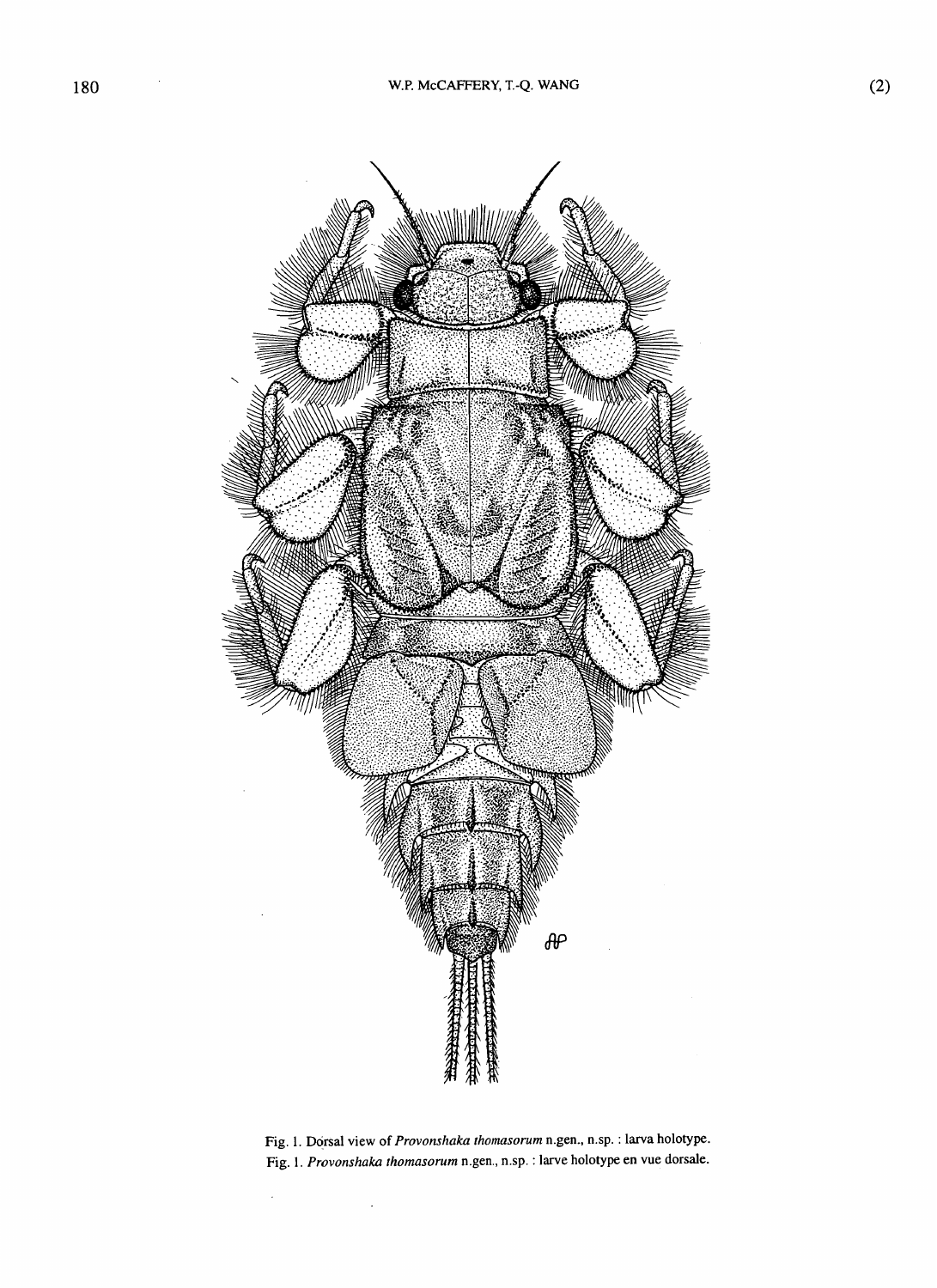Maxillae (Fig. 2) narrow-elongate and lacking palps.

Labium (Fig. 3) with three-segmented palps. All palp segments subequal in length ; palp segment 1 broader than segments 2 and 3.

Femora (Fig. 1) well developed, with broad convex margin posteriorly (most produced in forelegs) ; lateral margins with long hairlike setae and small spines ; dorsal surface with median row of spinelike setae, continuing anterobasally.

Tarsal claws lacking denticles.

Gills (Figs. 1, 4-8) present on abdominal segments 1-6. Gills 1 (Fig. 4) consisting of single filament with hairlike setae. Gills 2 (Fig. 5) operculate, more-or-less quadrate, with Y-shape dorsal ridge in medial area of gills. Gills 3-6 (Figs. 1, 6-8) generally hidden from dorsal view by operculate gills, lacking marginal filaments, and oriented medially (Fig. 1).

Abdominal segments (Figs. 1, 9, 10) with posterolateral projections well developed on segments 2, 6, and 7 ; variously less developed on segments 5, 8, and 9 (Figs. 9, 10).

Egg : Polar caps absent.

Alate stages : Unknown.

# **3. TVpe species**

*Provonshaka thomasorum* McCafferty and Wang n.sp.

# **4. Generic etymology**

The generic nomen is an arbitrary combination of letters (with a Latin feminine ending) that incorporates the surname of our colleague and renowned scientific illustrator Arwin Provonsha.

# **5. Diagnosis**

*Provonshaka* is somewhat similar to the Madagascar genus *Manohyphella.* Even though we have found the two genera cohabiting in the Tsaratango River, they can easily be told from each other in the larval stage by the characters given in Table 1. The Adults of *Provonshaka* remain unknown at this time. It is possible that the hindwings of *Provonshaka* are either entirely absent or smaller than the very small hindwings of *Manohyphella.* However, we were unable to distinguish any moveable flap on the larval metathorax of *Provonshaka*  larvae, whereas a minute flap can be located on the metathorax of *Manohyphella* (and also *Teloganella),* both of which have relatively small hindwings as adults.

# **6.** *Provonshaka thomasorum* **n.sp. : description**

Mature larva

Body (Fig. 1) 5.0-6.0 mm. Caudal filaments 2.5-3.0 mm. General color ranging from light brown to dark brown.

Head capsule (Fig. 1) lacking tubercles and projections. Antennae approximately one and one half times length of median head capsule length ; flagella with minute hairlike intersegmental setae. Compound eyes relatively small and widely separated (both sexes).

Galealaciniae (Fig. 2) acute apically, with row of pectinate bristlelike setae apicomedially and tuft of hairlike setae apicolaterally.

Labium (Fig. 3) with densely setose glossae and paraglossae and apical palp segment only sparsely setose.

Pronotum (Fig. 1) three times as wide as long, and lacking tubercles.

**Table 1. Differential characteristics of the larvae of the Madagascar genera** *Provonshaka* **and** *Manohyphella.*  **Tableau 1. Caractères différentiels des larves des genres de Madagascar** *Provonshaka* **et** *Manohyphella.* 

| Character                            | Provonshaka      | Manohyphella        |
|--------------------------------------|------------------|---------------------|
| Labial palps                         | subequal         | 3rd segment shorter |
| Femoral armature                     | hairs and spines | hairs only          |
| Claw denticles                       | absent           | present             |
| Head marginal setae                  | very long        | very short          |
| Operculate gills                     | wider than long  | longer than wide    |
| Gills 6                              | present          | absent              |
| Abdominal median tubercles           | on terga 2, 6-9  | on terga 3-8        |
| Abdominal posterolateral projections | on terga 2, 5-9  | on terga 2-9        |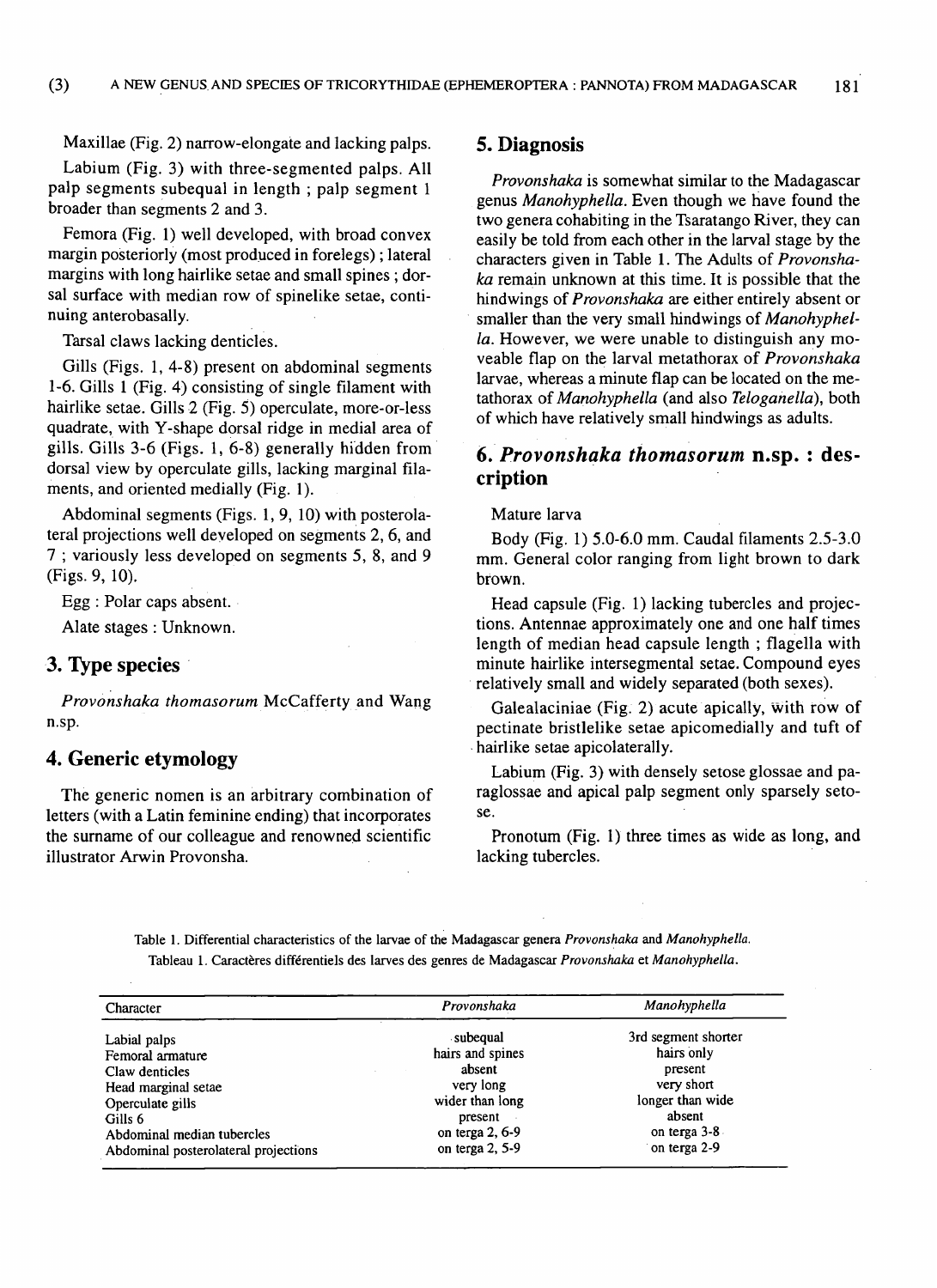

**Fig. 2 to 10. Structures of** *Provonshaka ihomasorum* **n.gen., n.sp., larvae. 2 : galealacinia. 3 : labium. 4 : gill 1. 5 : gill 2. 6 : gill 3. 7 : gill 5. 8 : gill 6. 9 : Abdominal terga (mature, right half). 10 : Abdominal terga (immature, right half).** 

**Figs. 2 à 10. Structures larvaires de** *Provonshaka thomasorum* **n.gen., n.sp. 2 : galealacinia. 3 : labium. 4 : I <sup>e</sup> branchie. 5 :***2"* **branchie. 6 :** *3'* **branchie. 7 : 5' branchie. 8 : 6' branchie. 9 : tergites abdominaux (larve mature : moitié droite). 10 : tergites abdominaux (larve immature, moitié droite).**